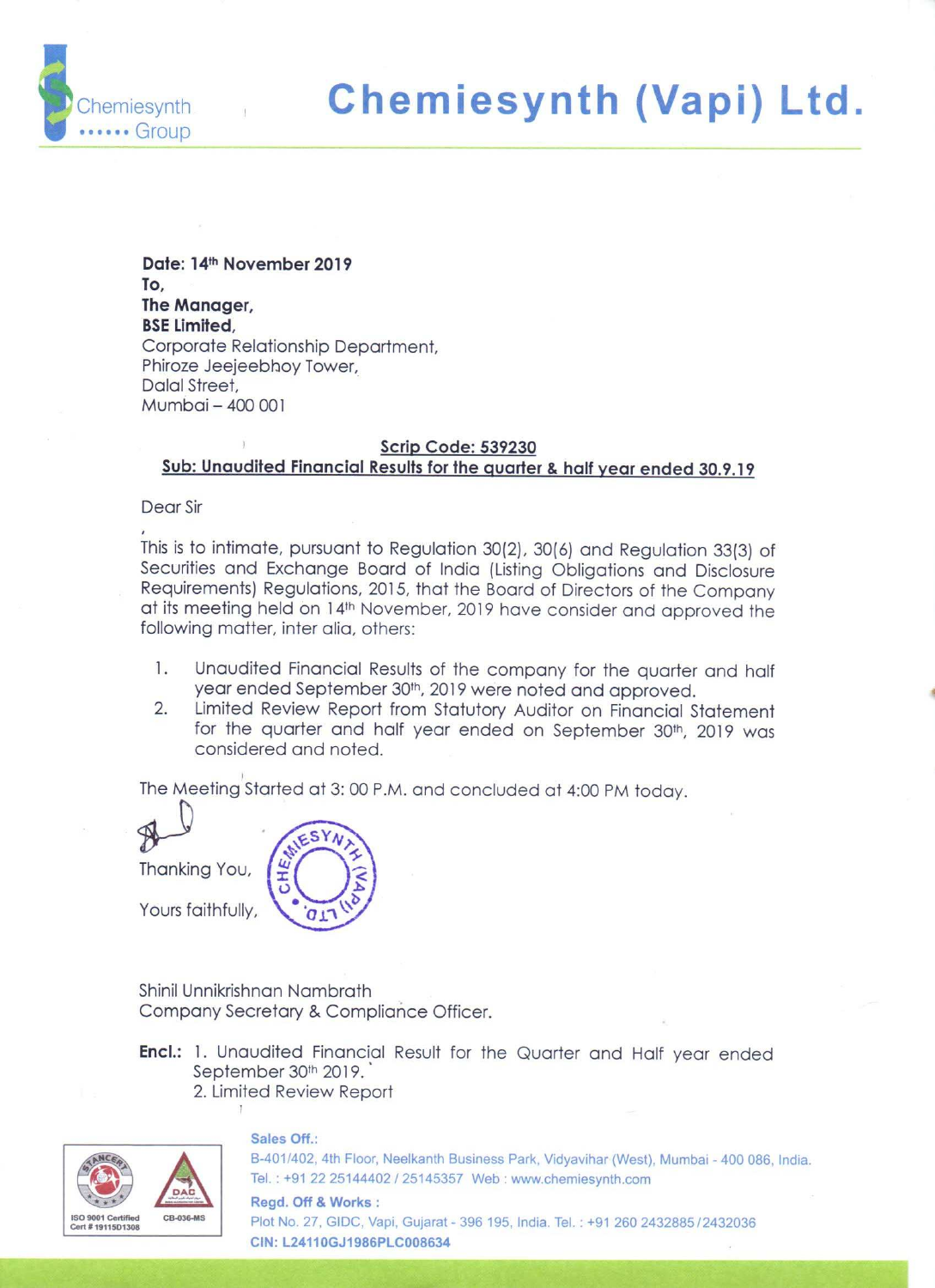### CHEMIESYNTH(VAPI) LIMITED

Registered Add: Plot no-27, 1st phase GIDC Vapi, Gujarat Web: www.chemiesynth.com eMail: corporate@chemiesynth.com CIN L24110GJ1986PLC008634



## (Rs in Lakh, unless otherwise stated) Statement of Standalone Unaudited Financial Result for the quarter and half year ended 30/09/2019

|                         | <b>Particulars</b>                                                                    | <b>Quarter Ended</b><br>30/09/2019 | <b>Quarter Ended</b><br>30/06/2019 | Quarter Ended<br>30/09/2018 | <b>Six Months</b><br>Ended<br>30/09/2019 | <b>Six Months</b><br>Ended<br>30/09/2018 | <b>Year Ended</b><br>31/03/2019 |
|-------------------------|---------------------------------------------------------------------------------------|------------------------------------|------------------------------------|-----------------------------|------------------------------------------|------------------------------------------|---------------------------------|
|                         | (Refer Notes Below)                                                                   | (un-audited)                       | (un-audited)                       | (un-audited)                | (un-audited)                             | (un-audited)                             | (audited)                       |
|                         | Revenue From Operations                                                               | 345.76                             | 396.07                             | 262.11                      | 741.83                                   | 498.08                                   | 1120 12                         |
| Ш                       | Other Income                                                                          | 3.82                               | 0.00                               | 0.00                        | 3.82                                     | 1.92                                     | 5.76                            |
| Ш                       | Total income (I+II)                                                                   | 349.58                             | 396.07                             | 262.11                      | 745.65                                   | 500.00                                   | 1125.88                         |
| IV                      | Expenses                                                                              |                                    |                                    |                             |                                          |                                          |                                 |
|                         | (a) Cost of Materials consumed                                                        | 68 82                              | 129 43                             | 44.49                       | 198.25                                   | 64 66                                    | 241.98                          |
|                         | (b) Changes in inventories of finished goods, work-in-<br>progress and stock-in-trade | 16.53                              | $-29.15$                           | 1.28                        | $-12.62$                                 | $-16.64$                                 | $-50.74$                        |
|                         | (c) Employee benefits expense                                                         | 34.29                              | 43.58                              | 30.97                       | 77.87                                    | 61 58                                    | 150.32                          |
|                         | (d) Finance Costs<br>$\mathcal{L}_{\mathcal{L}}$                                      | 5.05                               | 4.13                               | 1.77                        | 9.18                                     | 4.85                                     | 7.80                            |
|                         | (e) Depreciation and amortization expense                                             | 13.35                              | 12.00                              | 13.03                       | 25.35                                    | 26.06                                    | 45.69                           |
|                         | (f) Other expenses                                                                    | 196.09                             | 182.77                             | 130.71                      | 378.86                                   | 256.89                                   | 585.21                          |
|                         | <b>Total Expenses (IV)</b>                                                            | 334.13                             | 342.76                             | 222.25                      | 676.89                                   | 397.40                                   | 980.26                          |
| v                       | Profit / (Loss) before tax (III-IV)                                                   | 15.45                              | 53.31                              | 39.86                       | 68.76                                    | 102.60                                   | 145.62                          |
| VI                      | Tax expense                                                                           |                                    |                                    |                             |                                          |                                          |                                 |
|                         | (1) Current tax                                                                       | 10.00                              | 0.00                               | 0.00                        | 10.00                                    | 0.00                                     | 28.25                           |
|                         | (2) Deferred Tax                                                                      | 0.00                               | 0.00                               | <b>D 00</b>                 | 0.00                                     | 0.00                                     | 0.00                            |
| VII                     | Profit / (Loss) for the Period from continuing<br>operations (V-VI)                   | 5.45                               | 53.31                              | 39.86                       | 58.76                                    | 102.60                                   | 117.37                          |
| VIII                    | Profit/Loss for the year                                                              | 5.45                               | 53.31                              | 39.86                       | 58.76                                    | 102.60                                   | 117.37                          |
| IX                      | Other Comprehensive Income                                                            |                                    |                                    |                             |                                          |                                          |                                 |
|                         | a) Items that will be reclassified to profit or loss                                  | 0.00                               | 0.00                               | 0.00                        | 0.00                                     | 0.00                                     | 0.00                            |
|                         | b) Items that will not be reclassifed to profit or loss                               | 0.00                               | 0.00                               | 0.00                        | 0.00                                     | 0.00                                     | 0.00                            |
|                         | c)Income tax relating to items that will not be reclassfied to<br>profit or loss      | 0.00                               | 0.00                               | 0.00                        | 0.00                                     | 0.00                                     | 0.00                            |
|                         | d)Income tax relating to items that will be reclassified to<br>profit or loss         | 0.00                               | 0.00                               | 0.00                        | 0.00                                     | 0.00                                     | 0.00                            |
|                         | Total other comprehensive income                                                      | 0.00                               | 0.00                               | 0.00                        | 0.00                                     | 0.00                                     | 0.00                            |
| x                       | <b>Total Comprehensive Income</b>                                                     | 5.45                               | 53.31                              | 39.86                       | 58.76                                    | 102.60                                   | 117.37                          |
| $\overline{\mathbf{X}}$ | Paid-up equity capital (face value Rs. 10 Per Share)                                  | 307.00                             | 307.00                             | 307.00                      | 307.00                                   | 307.00                                   | 307.00                          |
| XII                     | <b>Earnings Per Equity Share</b>                                                      |                                    |                                    |                             |                                          |                                          |                                 |
|                         | (a) Basic (In Rs.)                                                                    | 0.18                               | 1.74                               | 1.30                        | 1.91                                     | 3.34                                     | 3.82                            |
|                         | (b) Diluted (In Rs.)                                                                  | 0.18                               | 1.74                               | 1.30                        | 191                                      | 3.34                                     | 3.82                            |

### **Notes**

1. The Statement has been prepared in accordance with the Companies (Indian Accounting Standards) Rules, 2015 (Ind AS) prescribed under section 133 of the Companies Act 2013 and other recognized accounting practices and policies to the extent applicable.

2. The above unaudited financial results have been reviewed by the audit committee and approved by the Board of Directors at its meeting held on 14th November, 2019, The Statutory Auditors have carried out a limited review of the above financial results.

3. The results of the Company for the quarter and half year ended September 30, 2019 are available on the Company's Website - www.chemiesynth.com

4. Company Operates in only one business segment i.e Chemical Manufacturing

5. Previous periods/year's figures have been regrouped wherever necessary.

By Order of the Board for Chemiesynth Vapi Ltd Awer

Mr. Sandip S Zaveri Managing Director DIN 00158876

Vapi, November 14, 2019



ś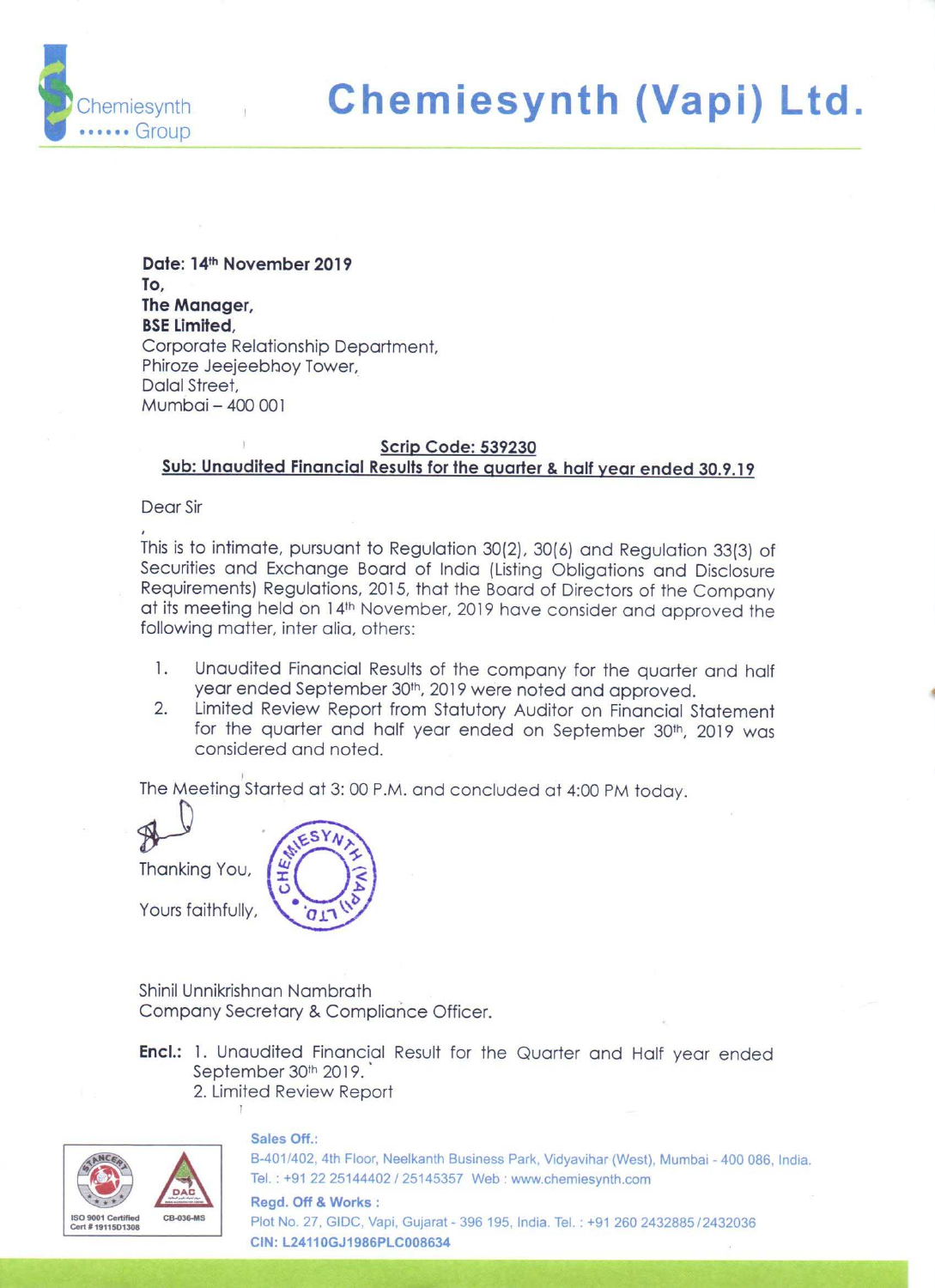# CHEMIESYNTH(VAPI) LIMITED



|              | CHEMIESYNTH(VAPI) LIMITED                                                              |                    |                                       |
|--------------|----------------------------------------------------------------------------------------|--------------------|---------------------------------------|
|              |                                                                                        |                    | Greensme you're<br>Children aver      |
|              | Registered Add: Plot no-27, 1st phase, GIDC Vapi, Gujarat.                             |                    |                                       |
|              | Web: www.chemiesynth.com email: corporate@chemiesynth.com<br>CIN:L24110GJ1986PLC008634 |                    |                                       |
|              |                                                                                        |                    | (Rs in Lakh, unless otherwise stated) |
| S.No         | Statement of Assets and Liabilities as at 30th September, 2019<br><b>Particulars</b>   | As at              | As at                                 |
|              | <b>A. ASSETS</b>                                                                       | September 30, 2019 | March 31, 2019                        |
| $\mathbf I$  | <b>Non-Current Assets</b>                                                              |                    |                                       |
|              | (a) Property, plant and equipment<br>(b) Financial Assets                              | 1,219.16           | 1,093.68                              |
|              | a) Other Investments                                                                   | 0.35               | 0.35                                  |
|              | (c) Other Non Current Assets<br><b>Total non-current assets</b>                        | 29.49<br>1,249.00  | 29.04<br>1,123.07                     |
|              |                                                                                        |                    |                                       |
| II           | <b>Current Assets</b><br>(a) Inventories                                               | 216.13             | 120.96                                |
|              | (b) Financial Assets                                                                   |                    |                                       |
|              | (i) Trade Receivables<br>(ii) Cash and Cash Equivalents                                | 190.96<br>35.99    | 169.32<br>52.44                       |
|              | (c) Other Current Assets                                                               | 60.61              | 21.39                                 |
|              | <b>Total current assets</b>                                                            | 503.69             | 364.11                                |
| III          | <b>TOTAL ASSETS</b>                                                                    | 1,752.69           | 1,487.18                              |
|              | <b>B. EQUITY AND LIABILITIES</b>                                                       |                    |                                       |
| IV           | Equity                                                                                 |                    |                                       |
|              | (a) Equity Share Capital<br>(b) Other Equity                                           | 307.00<br>110.60   | 307.00<br>51.84                       |
|              | <b>Total equity</b>                                                                    | 417.60             | 358.84                                |
| $\mathsf{V}$ | <b>Liabilities</b>                                                                     |                    |                                       |
|              | <b>Non-Current Liabilities</b>                                                         |                    |                                       |
|              | (a) Financial Liabilities<br>i. Borrowings                                             | 724.90             | 694.00                                |
|              | (b) Other non-current liabilities                                                      | 25.00              | 35.00                                 |
|              | <b>Total non-current liabilities</b>                                                   | 749.90             | 729.00                                |
|              | <b>Current Liabilities</b>                                                             |                    |                                       |
|              | (a) Financial Liabilities<br>i. Borrowings                                             | 249.60             | 73.51                                 |
|              | ii. Trade Payables                                                                     |                    |                                       |
|              | a). Dues of micro & small enterprise<br>b). Dues other                                 | 4.47<br>313.93     |                                       |
|              | (b) Other Current Liabilities                                                          | 15.03              | 316.81<br>5.44                        |
|              | <b>Total current liabilities</b>                                                       | 583.03             | 395.76                                |
|              | <b>Provisions for Income Tax (Net)</b>                                                 | 2.16               | 2.68                                  |
|              | <b>Total Liabilities</b>                                                               | 1,335.09           | 1,128.34                              |
|              |                                                                                        |                    |                                       |
| VI           | TOTAL EQUITY AND LIABILITIES                                                           | 1,752.69           | 1,487.18                              |



Maneri